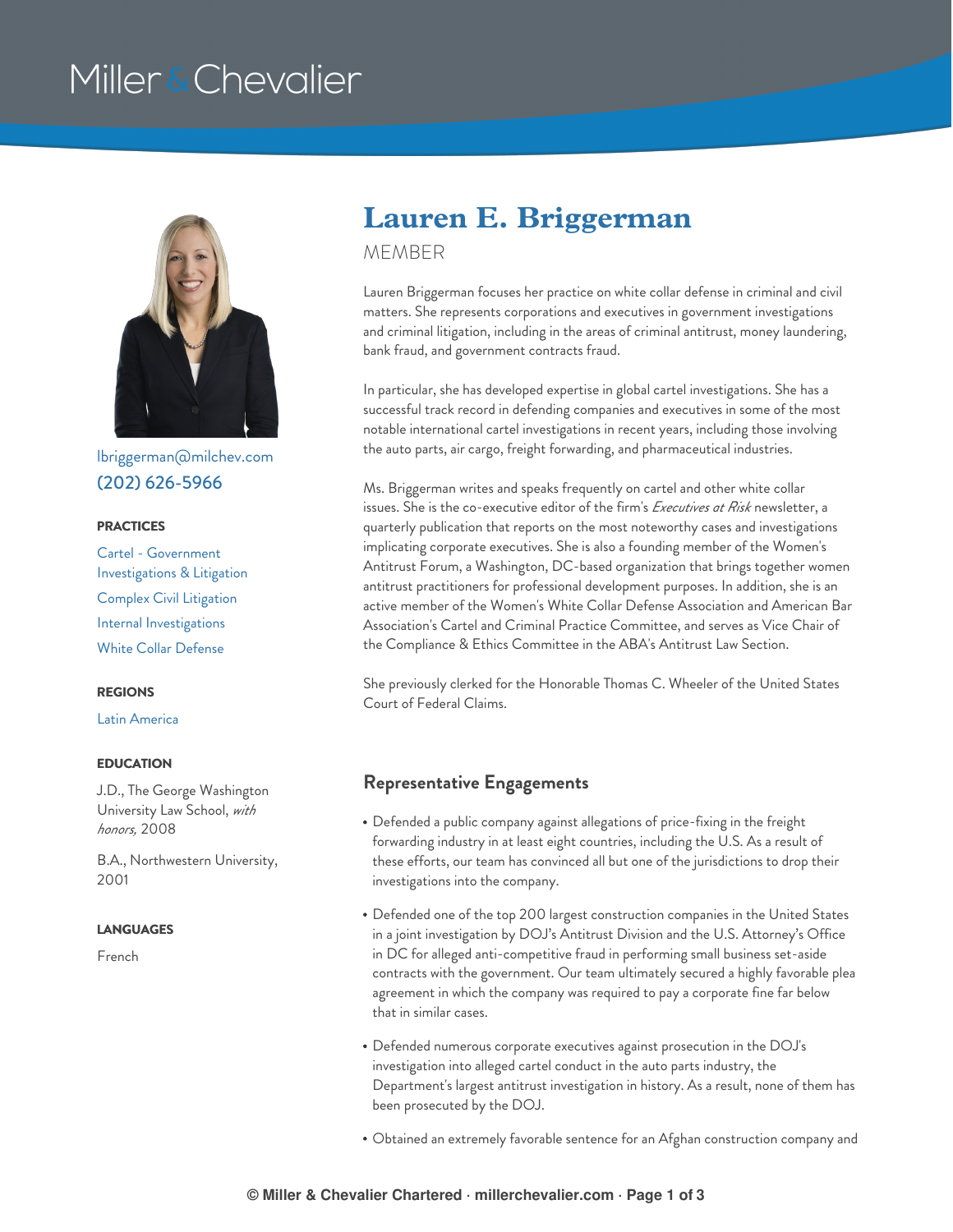# Miller & Chevalier

a senior executive in criminal cases in U.S. District Courts in Chicago and Honolulu involving alleged bribery of U.S. military officials located in Kabul, Afghanistan.

- Obtained a rare *nolo contendere* ("no contest") plea for a U.S.-based cargo airline in a criminal case in U.S. District Court in Miami involving alleged antitrust violations in the air cargo industry. As a result, the company did not have to plead guilty to a federal crime.
- Represented more than a dozen executives of a U.S. bank in interviews by the DOJ, SEC, and OCC in a major bank fraud investigation.
- Defended two former executives of a U.S. bank in a five-week federal jury trial involving the bank's failure.

#### **Government Experience**

- Legal Intern, United States Department of Justice, Civil Rights Division, 2006
- Legislative Assistant, Congressman Marty Meehan, United States House of Representatives, 2003 - 2005
- Legislative Correspondent, Senator Paul Sarbanes, United States Senate, 2001 2003

#### **Rankings and Recognition**

- *Who's Who Legal*: Investigations Future Leaders: Partners, 2019 2020, 2022
- *Legal 500*: Antitrust: Cartel, 2017 2022
- *Washington, DC Super Lawyers®*: Rising Star, Criminal Defense: White Collar, 2018 - 2019
- DC Bar Capital Pro Bono Honor Roll, 2015, 2017 2018, 2020
- DC Bar Capital Pro Bono High Honor Roll, 2016
- Client Service Excellence Award, Paul Hastings LLP, 2013
- George Washington University Law School Community Legal Clinics Volunteer Service Award, 2008

### **Affiliations**

- Vice Chair, Compliance and Ethics Committee, Antitrust Law Section, American Bar Association
- Vice President and Founding Member, Women's Antitrust Forum
- Member, American Bar Association Cartel & Criminal Practice Committee
- Member, Litigation Section, American Bar Association